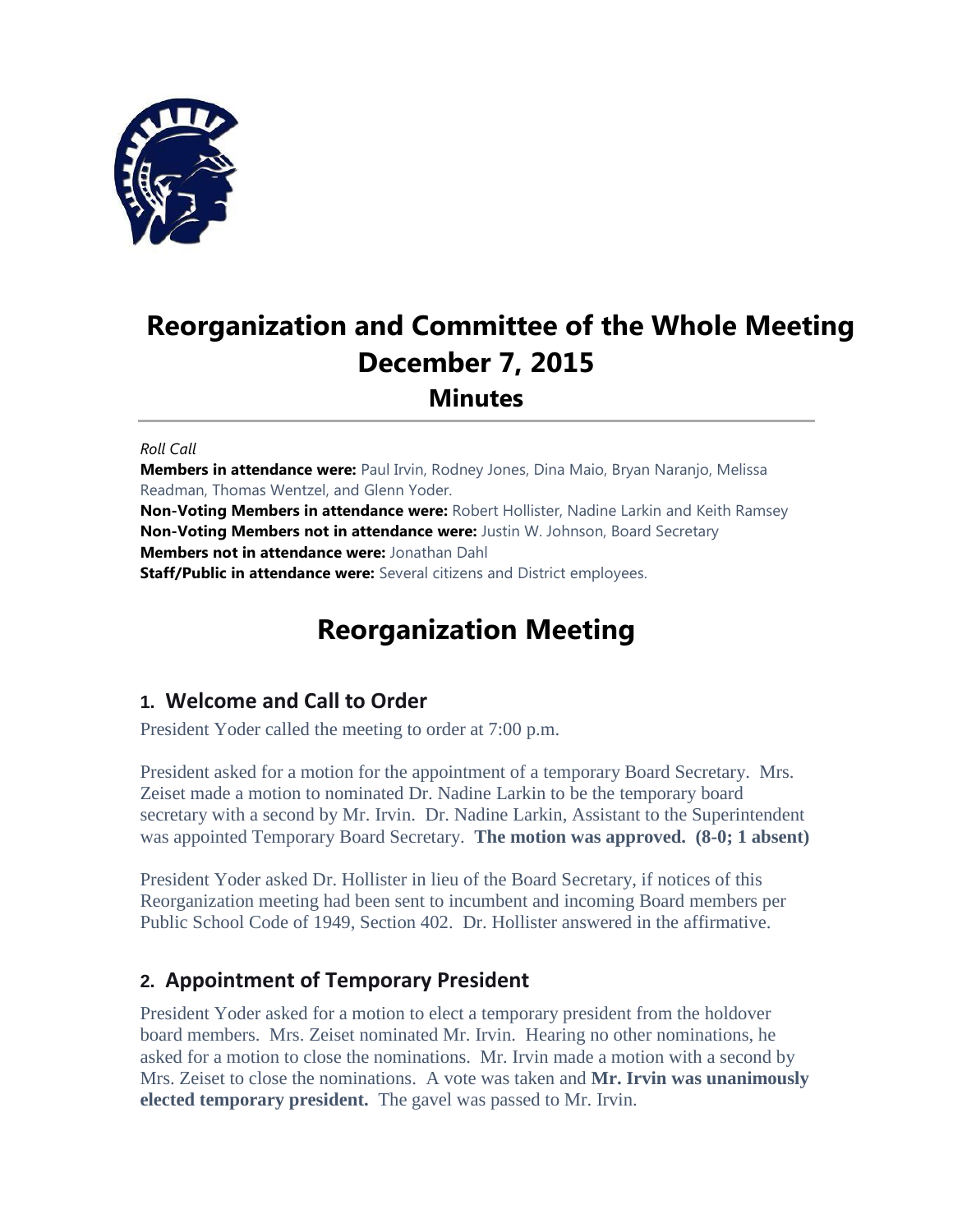### **3. Presentation of Certificates of Election**

Temporary Board President, Mr. Irvin read the Certificate of Election.

## **4. Swearing in of Re-Elected Board Members**

Six (6) newly re-elected members received Oath of Office by Honorable Rodney Hartman.

Mrs. Melissa Readman Mr. Thomas Wentzel Mr. Glenn Yoder Mr. Rodney Jones Mrs. Dina Maio Mr. Bryan Naranjo

# **5. Election of President**

Temporary Board President, Mr. Irvin then asked for a motion to elect a new board president. Mr. Jones nominated Mr. Yoder with a second by Mr. Naranjo. Hearing no other nominations, he asked for a motion to close the nominations. Mr. Wentzel made a motion with a second by Mrs. Zeiset to close the nominations. A vote was taken and **Mr. Yoder was unanimously approved to be reelected President of the Eastern Lancaster County School Board.** 

# **6. Election of Vice-President**

Temporary Board President, Mr. Irvin, next asked for nominations for a vice-president. Mrs. Zeiset nominated Mr. Jones with a second by Mr. Yoder. Hearing no other nominations, he asked for a motion to close the nominations. Mr. Naranjo made a motion to close the nominations with a second by Mrs. Zeiset. A vote was taken and **Mr. Jones was unanimously approved to be reelected vice-president of the Eastern Lancaster County School Board.**

Temporary Board President, Mr. Irvin then asked for a motion to return the gavel. Mr. Naranjo made a motion with a second by Mrs. Zeiset to return the gavel to reelected president, Glenn Yoder. **The motion was approved. (8-0; 1 absent)**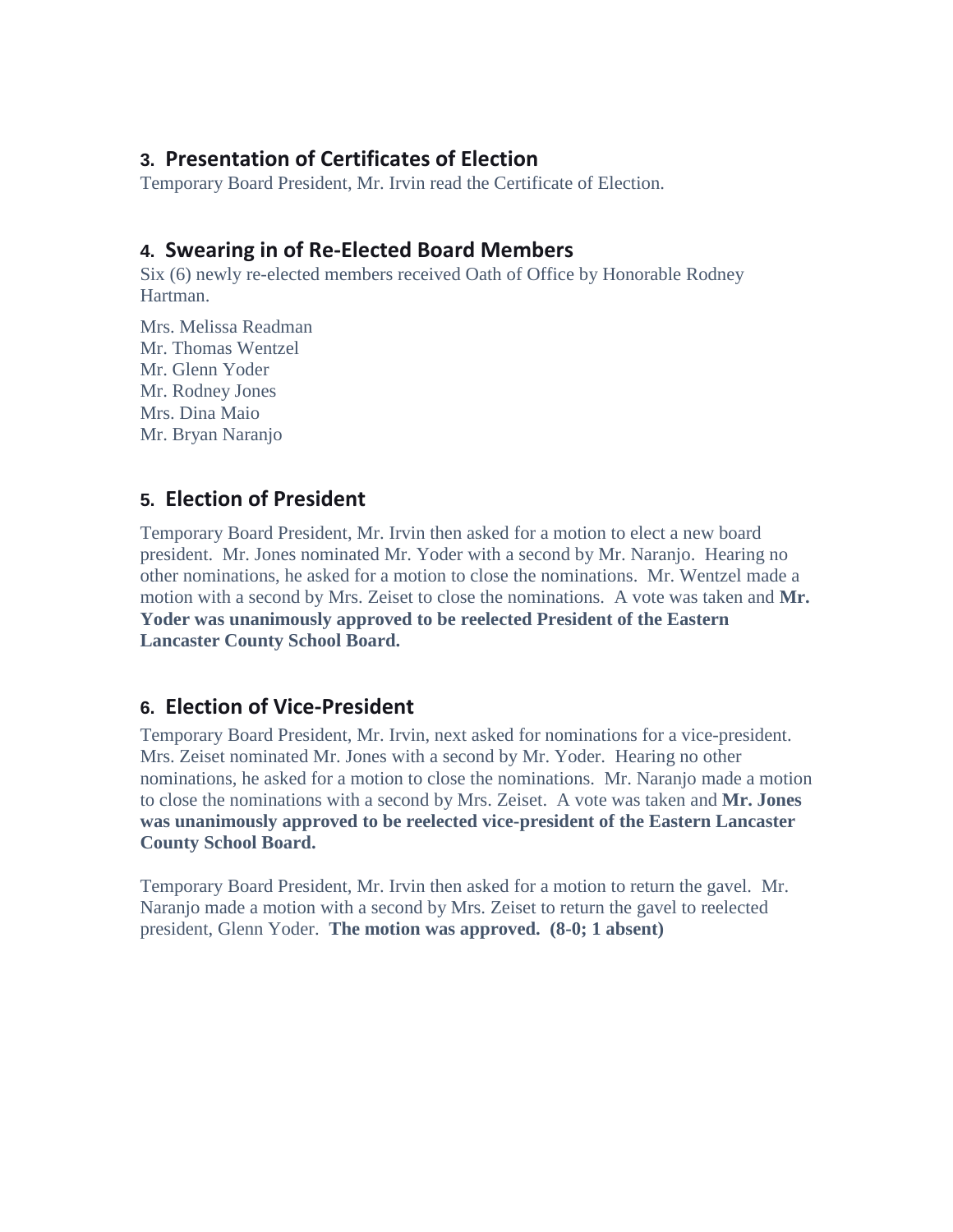# **7. Appointment of Committee Representatives**

President Yoder presided over the meeting for the remaining agenda items and asked for volunteers for various committees and affiliate Board seats. The following positions were filled:

Management Committee: Glenn Yoder, Jonathan Dahl and Rodney Jones

Program Committee: Jennifer Zeiset, Melissa Readman and Dina Maio

Property & Services Committee: Thomas Wentzel, Paul Irvin and Bryan Naranjo

President Yoder then asked for a motion to approve Committee Representative appointments. Mrs. Zeiset made a motion with a second by Mr. Naranjo. **The motion was approved. (8-0; 1 absent)**

LCTCB - Lancaster County Tax Collection Bureau - Keith Ramsey

President Yoder then asked for a motion to approve the Lancaster County Tax Collection Bureau Representative appointment. Mr. Jones made a motion with a second by Mr. Naranjo. **The motion was approved. (8-0; 1 absent)**

LCCTC - Lancaster County Career & Technology Center - Melissa Readman; Alternate-Jennifer Zeiset

President Yoder then asked for a motion to approve the Lancaster County Career & Technology Center Representative appointment. Mr. Wentzel made a motion with a second by Mr. Irvin. **The motion was approved. (8-0; 1 absent)**

Legislative Reporting - Thomas Wentzel

President Yoder then asked for a motion to approve the Legislative Reporting Representative appointment. Mr. Irvin made a motion with a second by Mr. Jones. **The motion was approved. (8-0; 1 absent)**

Lancaster Lebanon Intermediate Unit 13 - Paul Irvin

President Yoder then asked for a motion to approve the Lancaster Lebanon Intermediate Unit 13 Representative appointment. Mr. Naranjo made a motion with a second by Mrs. Zeiset. **The motion was approved. (8-0; 1 absent)**

Spartan Foundation for Education - Jonathan Dahl

President Yoder then asked for a motion to approve the Spartan Foundation for Education Representative appointment. Mr. Wentzel made a motion with a second by Mr. Irvin. **The motion was approved. (8-0; 1 absent)**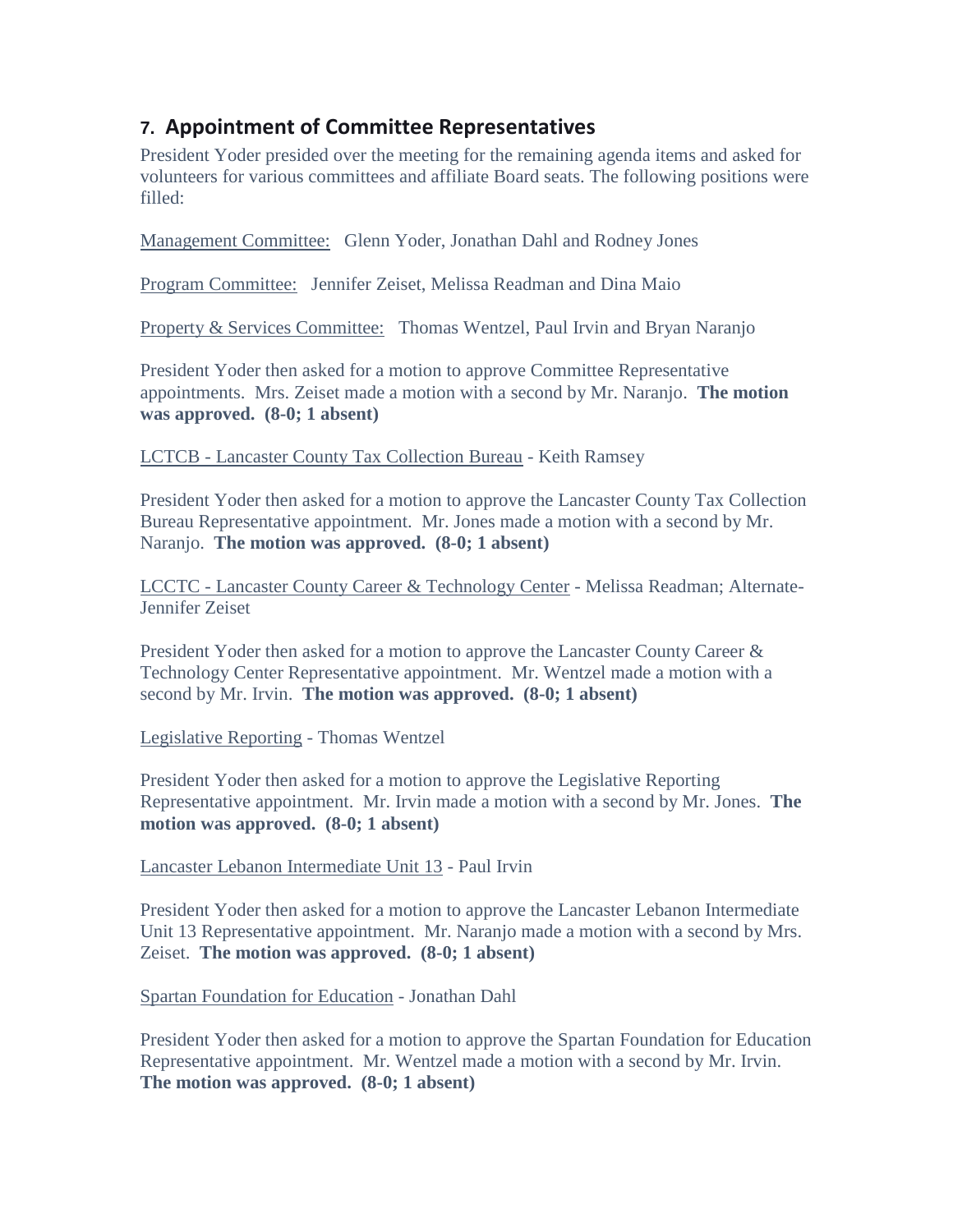## **8. Adjournment**

Mr. Wentzel made a motion to adjourn the meeting at 7:13 p.m. with a second by Mr. Irvin. **The motion was approved. (8-0; 1 absent)**

# **Committee of the Whole Meeting**

## **1. Welcome and Call to Order**

President Yoder called the meeting to order.

# **2. Moment of Silence/Reflection - Pledge of Allegiance**

President Yoder led in a silent meditation and the Pledge of Allegiance.

# **3. Modifications and/or Approval of the Agenda**

There were no modifications to the agenda. Mr. Wentzel made a motion with a second by Mr. Irvin to approve the agenda. **The agenda was approved. (8-0; 1 absent)**

## **4. Citizens Comments**

Mr. Jon Boyd, New Holland

Mr. Boyd said a prayer.

## **5. Special Presentation - Julie Groft**

Dr. Robert Hollister recognized Julie Groft, Health & PE Teacher at Garden Spot High School, who was named the Physical Education Teacher of the Year and presented her with an Emissary Award from Eastern Lancaster County School District

Dr. Robert Hollister recognized Thomas Wentzel (20 years) and Glenn Yoder (8 years) with the PSBA Honor Roll of School Board Service Program Certificates. This certificate recognizes long-term school directors for their volunteer service to local communities.

**Board Members, Mr. Rodney Jones and Mrs. Dina Maio excused themselves from the Meeting.**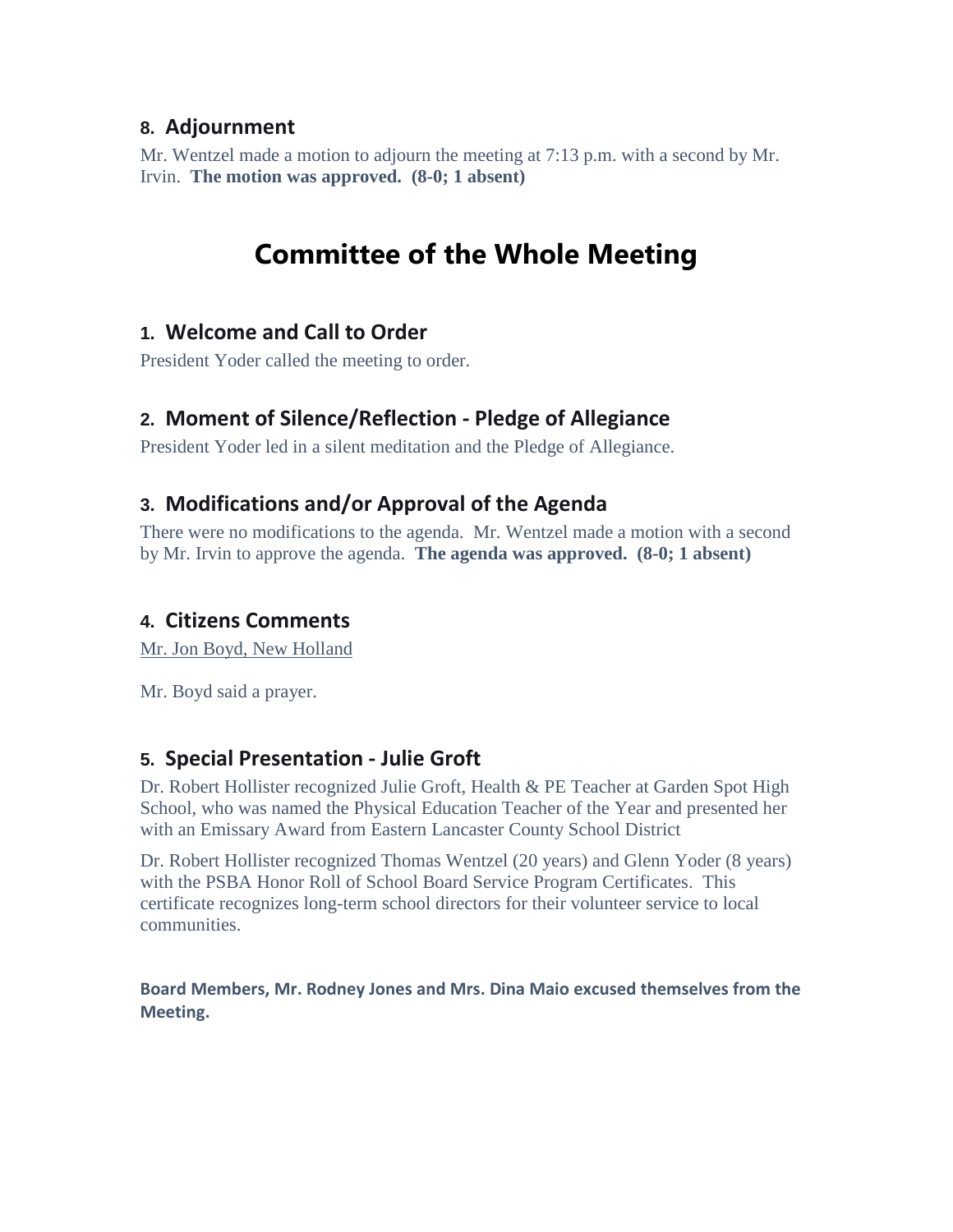## **6. Approve Personnel Report**

Mr. Irvin made a motion to approve the personnel report with a second by Mr. Wentzel. **The motion was approved. (6-0; 3 absent)** 

Mr. Jeffrey Starr, Middle School Principal, spoke about the incoming LTS English teacher.

## **7. Property and Services**

**a. Action Item - Approval of the Resolution Approving the 2016-17 Preliminary Budget Display and Advertising**

#### **b. Action Item - Approve the Fuel Prices for 2016-17 that were locked in by the Chief of Finance and Operations with Talley Petroleum Enterprises, Inc.**

Mr. Ramsey presented two actions items to be approved at the next Board meeting.

#### **c. Information Item - Technology Service Proposal for Columbia Borough SD**

Mr. Ramsey commented that in line with the Board and Superintendent goals, the District will be providing technology service to Columbia Borough SD. He noted that the District will be hosting most of Columbia's servers here and will be providing additional tech support – through our technicians and Mr. Lotsie Wooten, the Director of Technology Infrastructure. He assured the Board that IT will continue to provide the same service to the District. Mr. Ramsey stated that this would increase our revenue stream and provide for a school district that needs additional tech support. He commented that a lot of services could be done remotely.

#### **8. Program**

#### **a. Action Item - Approval of Affidavit of Guardianship**

Dr. Larkin informed the Board that she had an Affidavit of Guardianship to be approved at the next Board Meeting.

#### **9. Management**

#### **a. Action Item - Changes to Suicide Prevention Policy #819 based on new Recommendations/Regulations.**

Dr. Hollister presented a modified Suicide Prevention Board Policy. He noted that this was an information item only and would be an action item at next month's Board Meeting.

#### **b. Information Item - Update on State Budget. Discussion and (Video)**

Dr. Hollister presented an update on the State Budget and showed a video.

#### **c. Information Item - Discussion regarding adopting a Resolution about Tax**